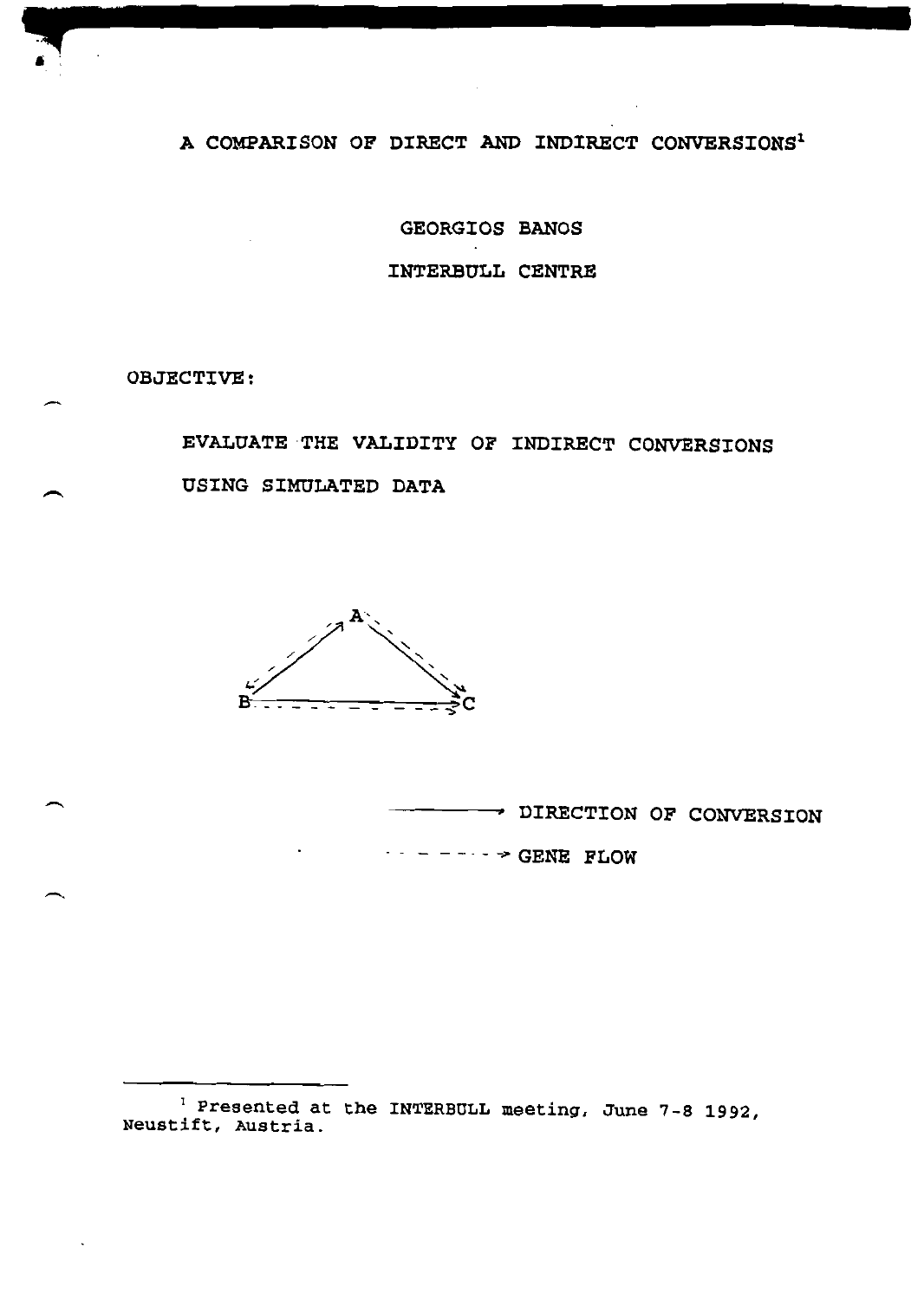## DATA:

 $A:$ 

3 POPULATIONS

- $2000$  BULLS  $S_{\lambda}$ : TRUE MERIT  $P_{\lambda}$ : SIRE PROOF  $V_A$ : GENETIC VARIANCE = 1  $H^2$ <sub>x</sub>: HERITABILITY = .30 **ACCURACY SQUARED**  $W_{\lambda}$ :
- **B:** 1000 BULLS

| $\mathtt{S}_\mathtt{b}$ :   | TRUE MERIT       |         |
|-----------------------------|------------------|---------|
| $P_{\tt R}$ :               | SIRE PROOF       |         |
| $\mathbf{V}_{\mathbf{a}}$ : | GENETIC VARIANCE |         |
| $H_{\mathbf{a}}^2$ :        | HERITABILITY     | $= .30$ |
| $W_{R}$ :                   | ACCURACY SQUARED |         |

- $1000$  BULLS  $C:$ 
	- $S_c$ : TRUE MERIT
	- $P_c$ : SIRE PROOF
	- $V_c$ : GENETIC VARIANCE
	- $H^2_{c}$ : HERITABILITY = .30
	- $W_c$ : ACCURACY SQUARED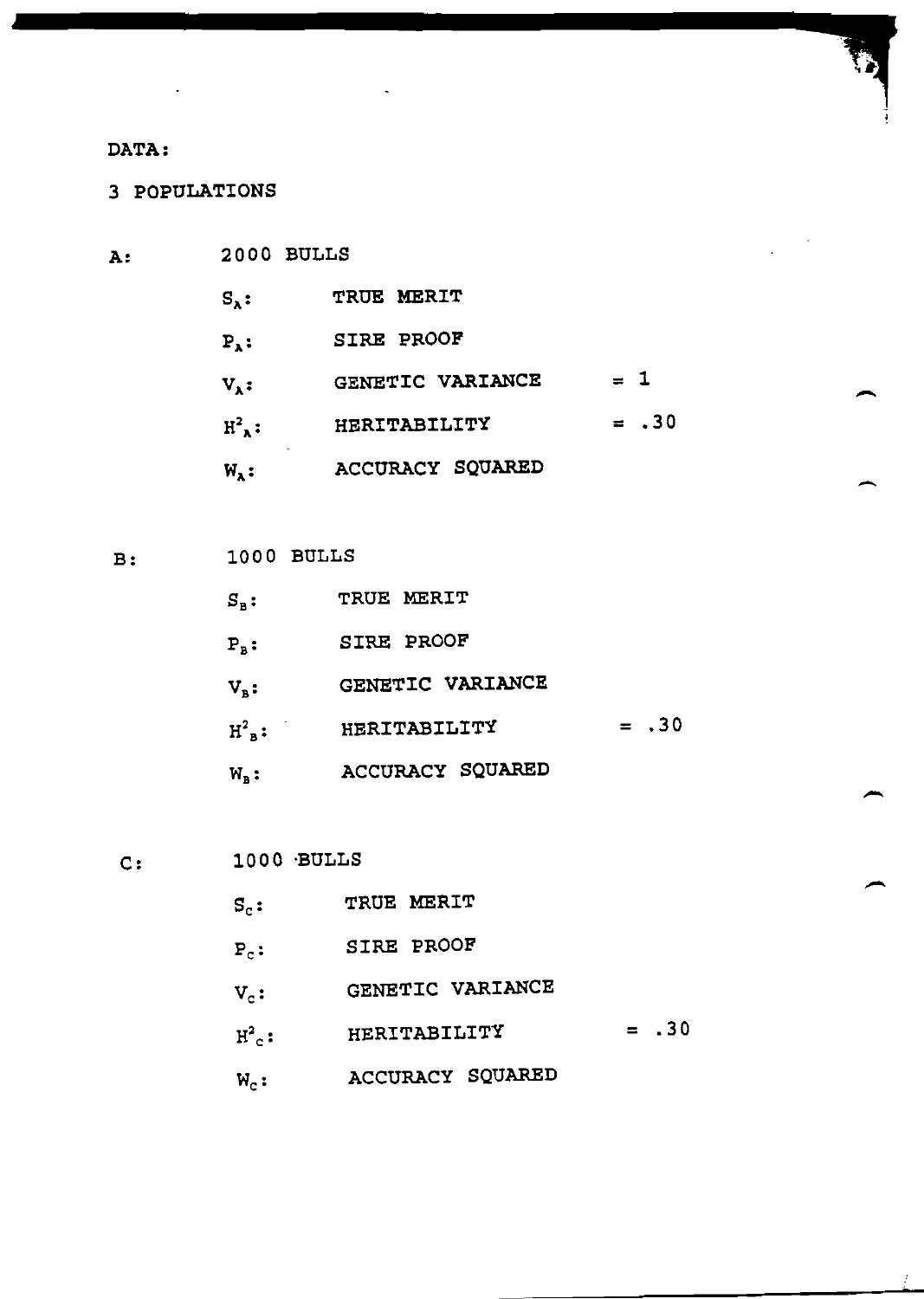## PARAMETERS STUDIED:

$$
V_{\lambda} = 1
$$
  
\n
$$
\frac{V_{B}}{V_{\lambda}} = 1
$$
 OR 2  
\n
$$
\frac{V_{C}}{V_{\lambda}} = 1
$$
 OR 2

$$
\frac{V_c}{V_B} = 1 \quad \text{OR} \quad 2
$$

 $\overline{\cdot}$ 

GENETIC CORRELATION:

$$
RGAB = 1 OR .80
$$
  

$$
RGAC = 1 OR .80
$$
  

$$
RGBC = 1 OR .80
$$

REFERENCE BASE:

$$
G_{\lambda} - G_{\beta} = 0
$$
 OR 50  
 $G_{\lambda} - G_{c} = 0$  OR 50  
 $G_{\beta} - G_{c} = 0$  OR 50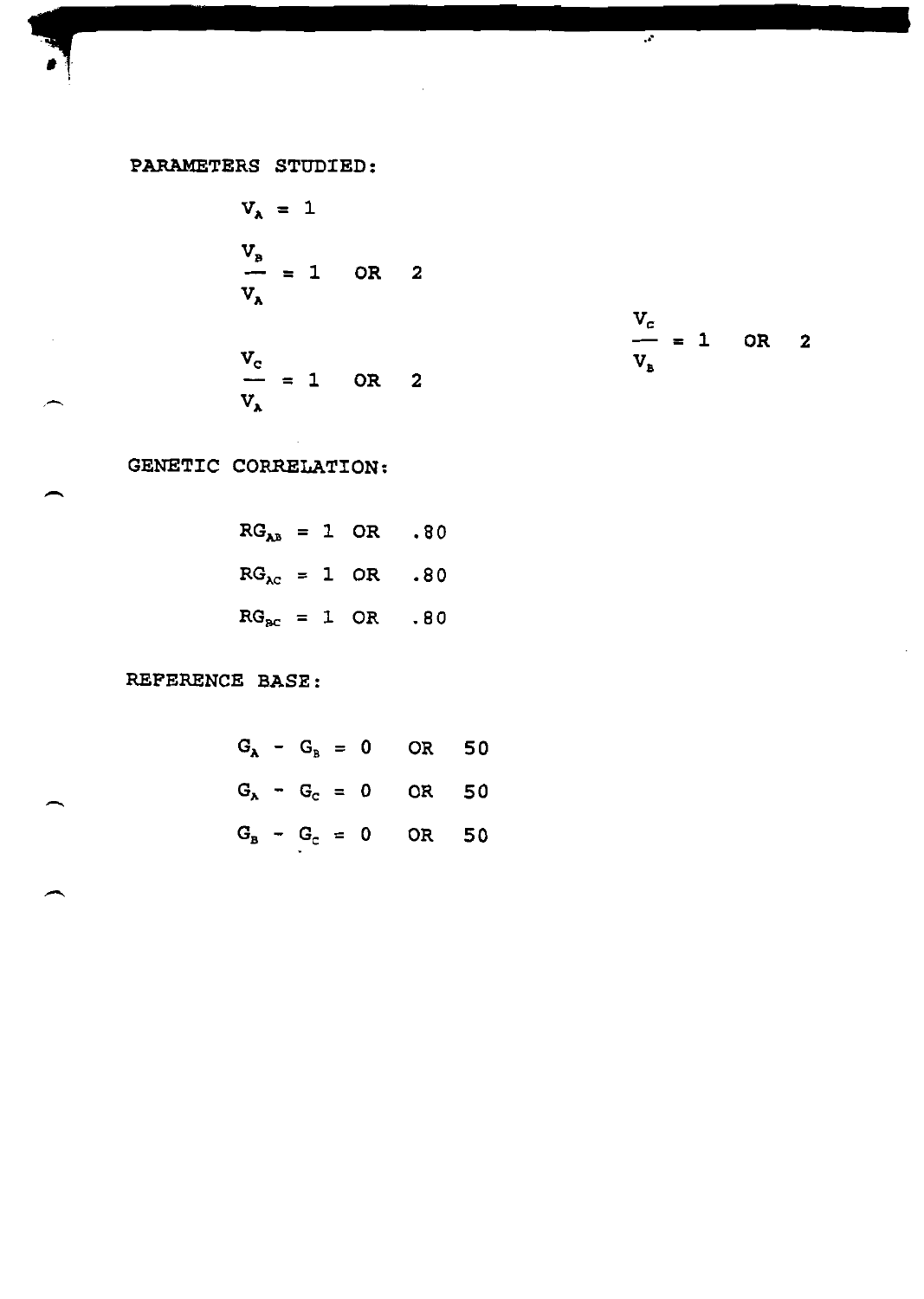$\mathbf{A} \longrightarrow \mathbf{B}$ 

# SELECT ON  $P_A$ 

# ASSUME VAR( $W_{\lambda}$ ) = VAR( $W_{\mu}$ ) = 0

# DIRECT CONVERSION:

 $P_B = a'_{AB} + b'_{AB} * P_A$ 

 $\beta'_{AB} = \beta_{AB}$ **TRUE** 

ESTIMATED  $b'_{AB} = b_{AB}$ 

$$
a'_{AB} = \bar{P}_B - b'_{AB} \star \bar{P}_A
$$

# OPPOSITE CONVERSION:

 $P_A = a'_{BA} + b'_{BA} * P_B$ 

TRUE 
$$
\beta'_{BA} = \beta_{BA} \star \frac{1 - W_A * Δ}{1 - W_A * RG_{AB}^2 * Δ}
$$

ESTIMATED 
$$
b'_{BA} = b_{BA} * \frac{1 - \Delta}{1 - W_A * W_B * RG_{AB}^2 * \Delta}
$$

 $\Delta$  = SELECTION PARAMETER

 $a'_{BA} = \overline{P}_A - b'_{BA} * \overline{P}_B$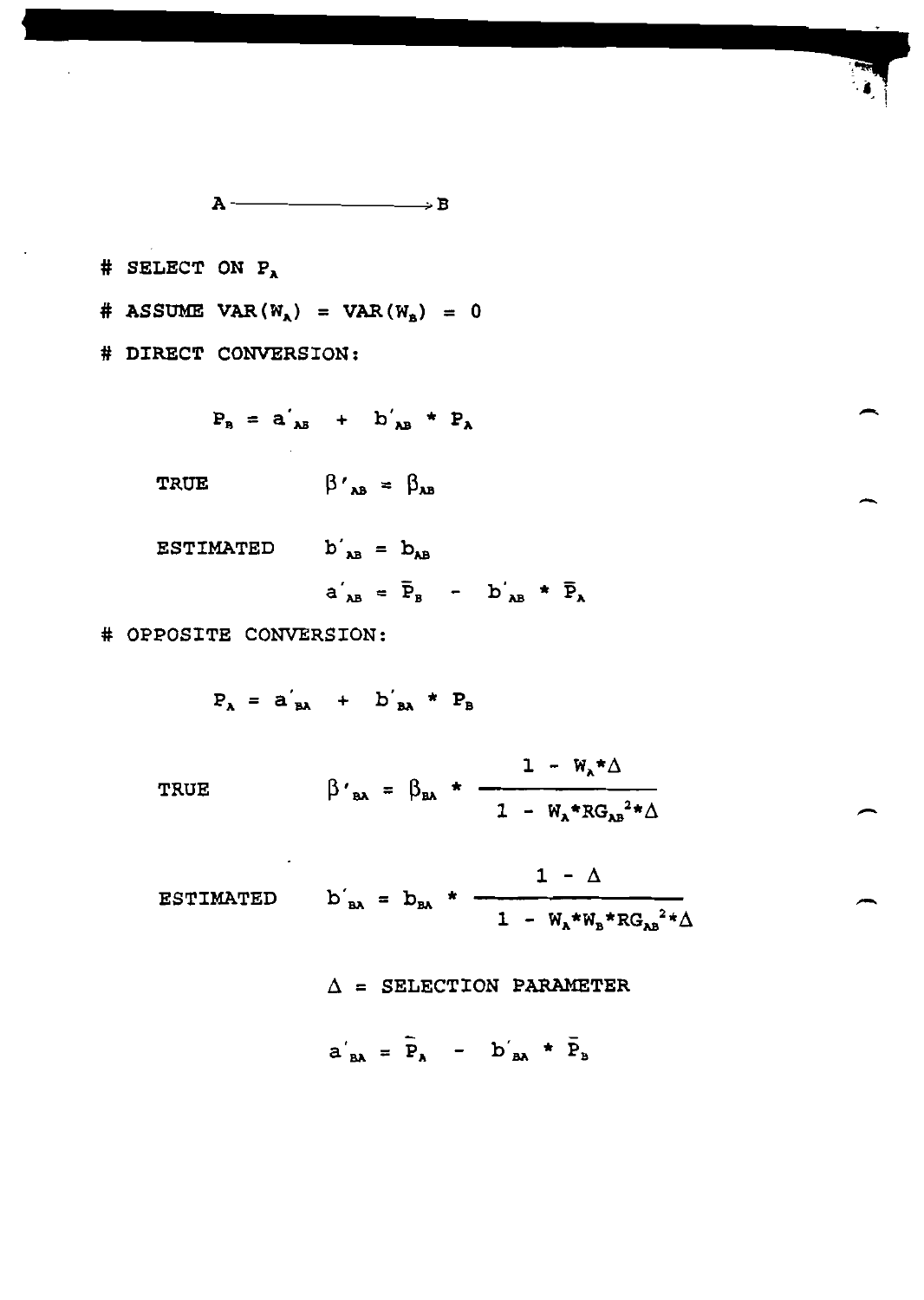$A \longrightarrow B$ TRUE ESTIMATED  $B \longrightarrow A$ TRUE ESTIMATED SLOPE  $RG<sub>AB</sub>=1$   $RG<sub>AB</sub>=. 80$ 1. 000 .800 1. 005 .804 SLOPE  $RG<sub>AB</sub>=1$   $RG<sub>AB</sub>=.80$  $1.000$   $.493$ <sup>\*</sup> .570' .328'  $V_A = V_B = 1$  $G_{A} - G_{B} = 0$ B SELECTS TOP 30% OF A INTERCEPT  $RG<sub>AB</sub>=1$   $RG<sub>AB</sub>=. 80$ .000 .000 -.00s .004 INTERCEPT  $RG<sub>AB</sub>=1$   $RG<sub>AB</sub>=. 80$  $.000$  .651<sup>\*</sup> .538' .877'

B SELECTS RANDOMLY FROM A

 $A \rightarrow B$ 

|                  |               | <b>SLOPE</b> | INTERCEPT |            |  |
|------------------|---------------|--------------|-----------|------------|--|
|                  | $RG_{AB} = 1$ | $RGAB=.80$   | $RGan=1$  | $RGAB=.80$ |  |
| <b>TRUE</b>      | 1.000         | .800         | .000      | .000       |  |
| <b>ESTIMATED</b> | 1.002         | .808         | .002      | .002       |  |

 $B \rightarrow A$ 

SLOPE

SLOPE

INTERCEPT

|           |       | $RGAB=1$ $RGAB=.80$ | $RGAB=1$ | $RGAB = . 80$ |
|-----------|-------|---------------------|----------|---------------|
| TRUE      | 1,000 | .800                | .000     | .000          |
| ESTIMATED | .997  | .798                | .001     | .003          |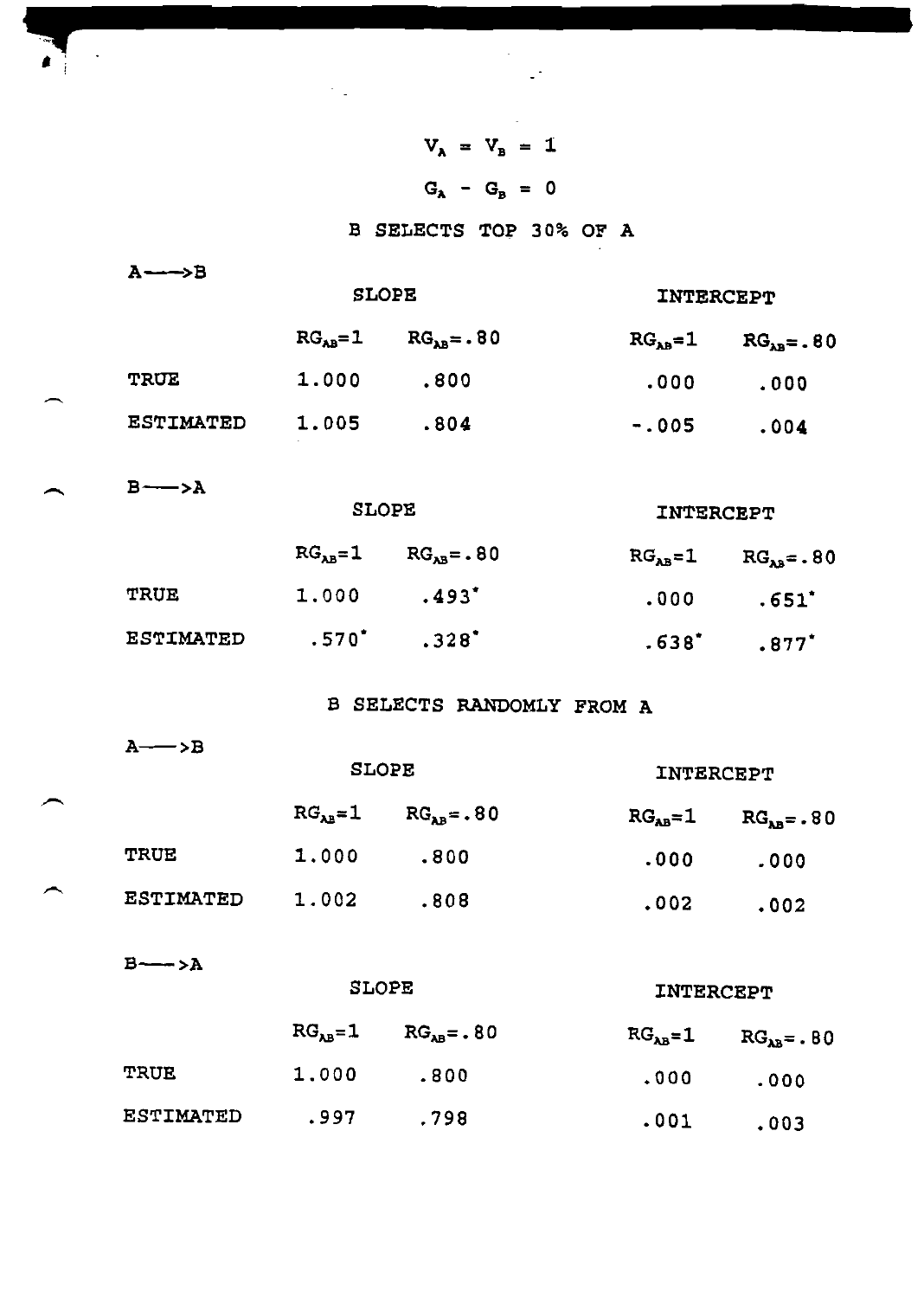$$
B \xrightarrow{\hspace{5mm}} C
$$

INDIRECT:

 $P_c = (a_{ac} + b_{ac} * a_{ba}) + (b_{ac} * b_{ba}) * P_b$ 

DIRECT:

 $P_c = a_{bc}$  $+$   $b_{BC}$  \*  $P_B$ 

# C SELECTS 30% OF B

# SPLIT SELECTED DATA IN TWO SUBSETS

# GET SETS OF DIRECT CONVERSIONS

# APPLY ON BULLS IN B W/O PROOFS IN C

- a) ALL OTHER BULLS
- b) BULLS IN OTHER SUBSET

 $\ddot{ }$ 

# DO VARIOUS COMPARISONS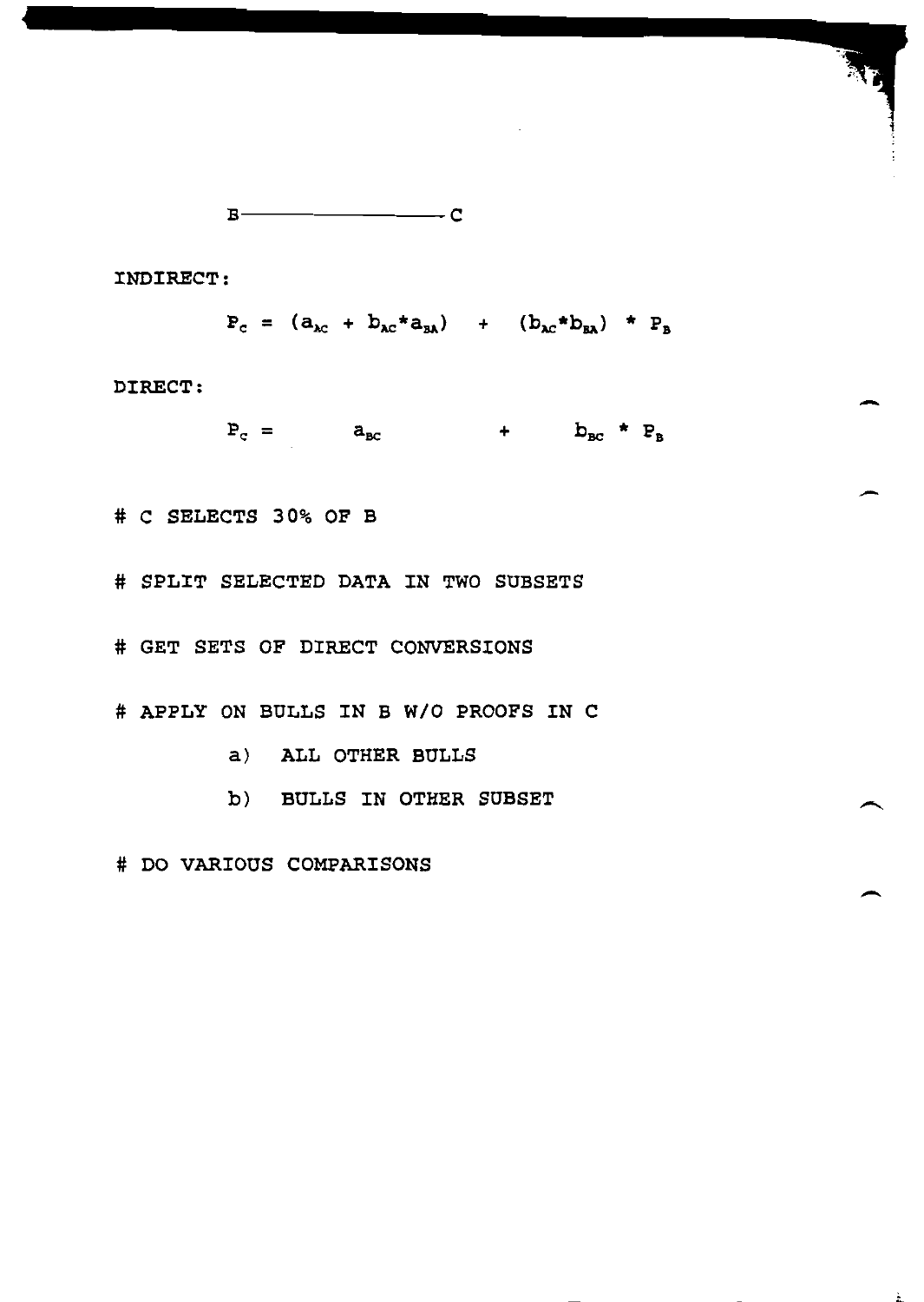$V_{B} = V_{C} = 1$  $G_B - G_C = 0$  $RG<sub>AB</sub>=1$ 

T: TRUE PARAMETERS

D: DIRECT CONVERSION I1: INDIRECT CONVERSION, TRUNCATION SELECTION A-->B I2: INDIRECT CONVERSION, RANDOM SELECTION A-->B

**SLOPE** 

INTERCEPT

|                | $RG_{\text{ac}}=1$ | $RG_{\text{BC}} = . 80$ | $RG_{BC} = 1$ | $RG_{BC} = .80$ |
|----------------|--------------------|-------------------------|---------------|-----------------|
| Т              | 1.000              | .800                    | .000          | .000            |
| D              | 1.002              | .805                    | .002          | $-.008$         |
| I <sub>1</sub> |                    | $.581'$ $.464'$         | $.630*$       | .501            |
| I <sub>2</sub> | 1.006              | .807                    | $-.001$       | .003            |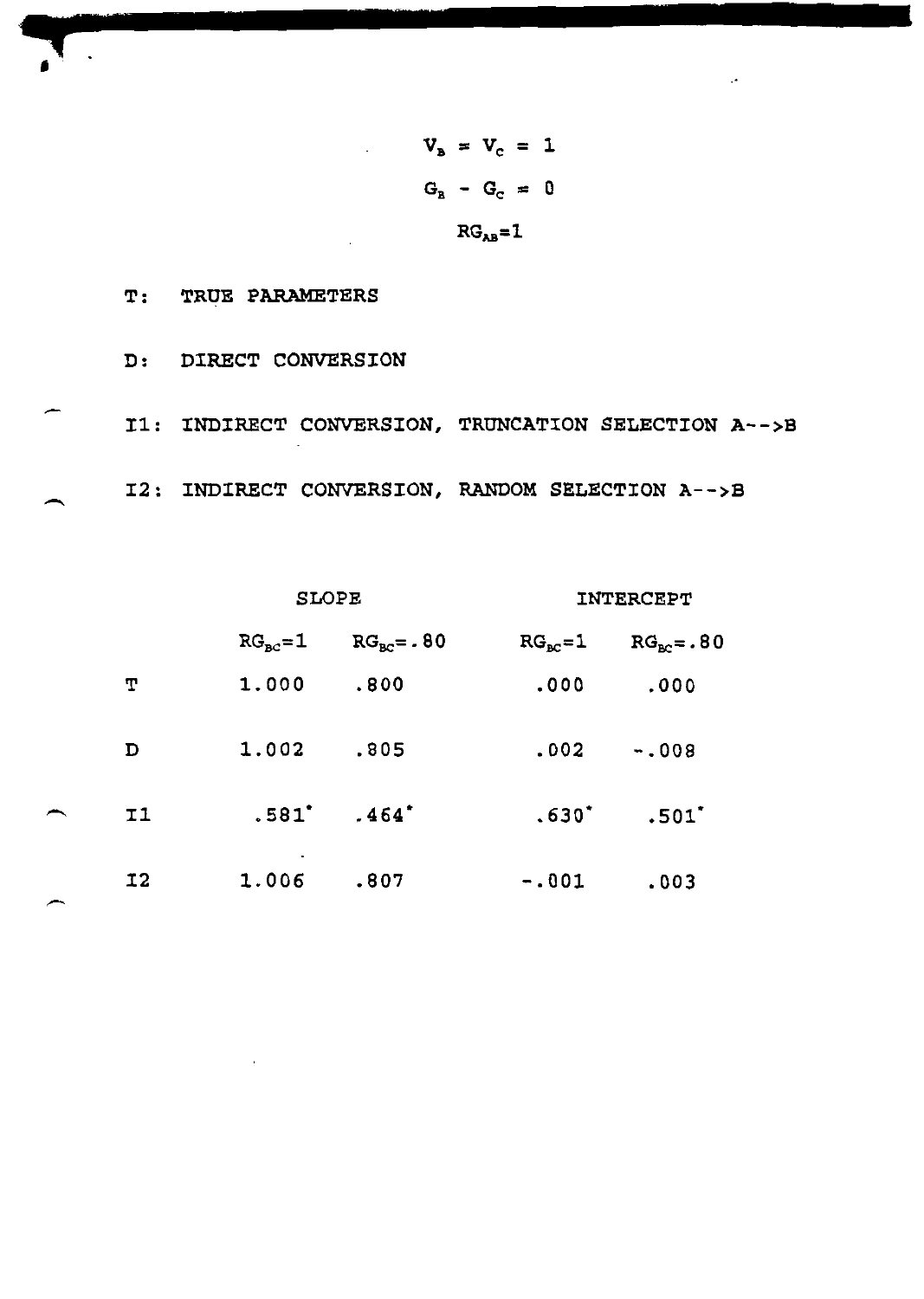## APPLY CONVERSIONS ON ALL BULLS IN COUNTRY B

| PC |                      | $PC-SC$ |  | $V(PC-SC)$                                                                 |      |      |  |
|----|----------------------|---------|--|----------------------------------------------------------------------------|------|------|--|
|    |                      |         |  | $RG_{ac}=1$ $RG_{ac}=.8$ $RG_{ac}=1$ $RG_{ac}=.8$ $RG_{ac}=1$ $RG_{ac}=.8$ |      |      |  |
| т  |                      |         |  | -.085 -.142 -.001 .005 .327                                                |      | .569 |  |
|    |                      |         |  | D -.077 -.151 .002 -.007 .332                                              |      | .572 |  |
|    |                      |         |  | $11$ .580° .419° .667° .566° .423° .630°                                   |      |      |  |
|    | I2 -.080 -.145 -.004 |         |  | .010                                                                       | .335 | .571 |  |

APPLY CONVERSIONS ON TOP BULLS IN COUNTRY B

| PC |                    | $PC-SC$       |               | $V(PC-SC)$                                                                            |      |                        |  |
|----|--------------------|---------------|---------------|---------------------------------------------------------------------------------------|------|------------------------|--|
|    | $RG_{\text{ac}}=1$ |               |               | $RG_{\text{BC}} = .8$ $RG_{\text{BC}} = 1$ $RG_{\text{BC}} = .8$ $RG_{\text{BC}} = 1$ |      | $RG_{\text{nc}} = . 8$ |  |
| T. | 1.083              | $.875$ $.005$ |               | $.010$ $.122$                                                                         |      | .421                   |  |
|    | D 1.089            |               | $.871$ $.011$ | $.016$ $.128$                                                                         |      | .426                   |  |
|    |                    |               |               | 11 1.259' 1.001' .181' .146' .165' .442'                                              |      |                        |  |
|    | I2 1.089           | .872          | .012          | .017                                                                                  | .130 | .427                   |  |